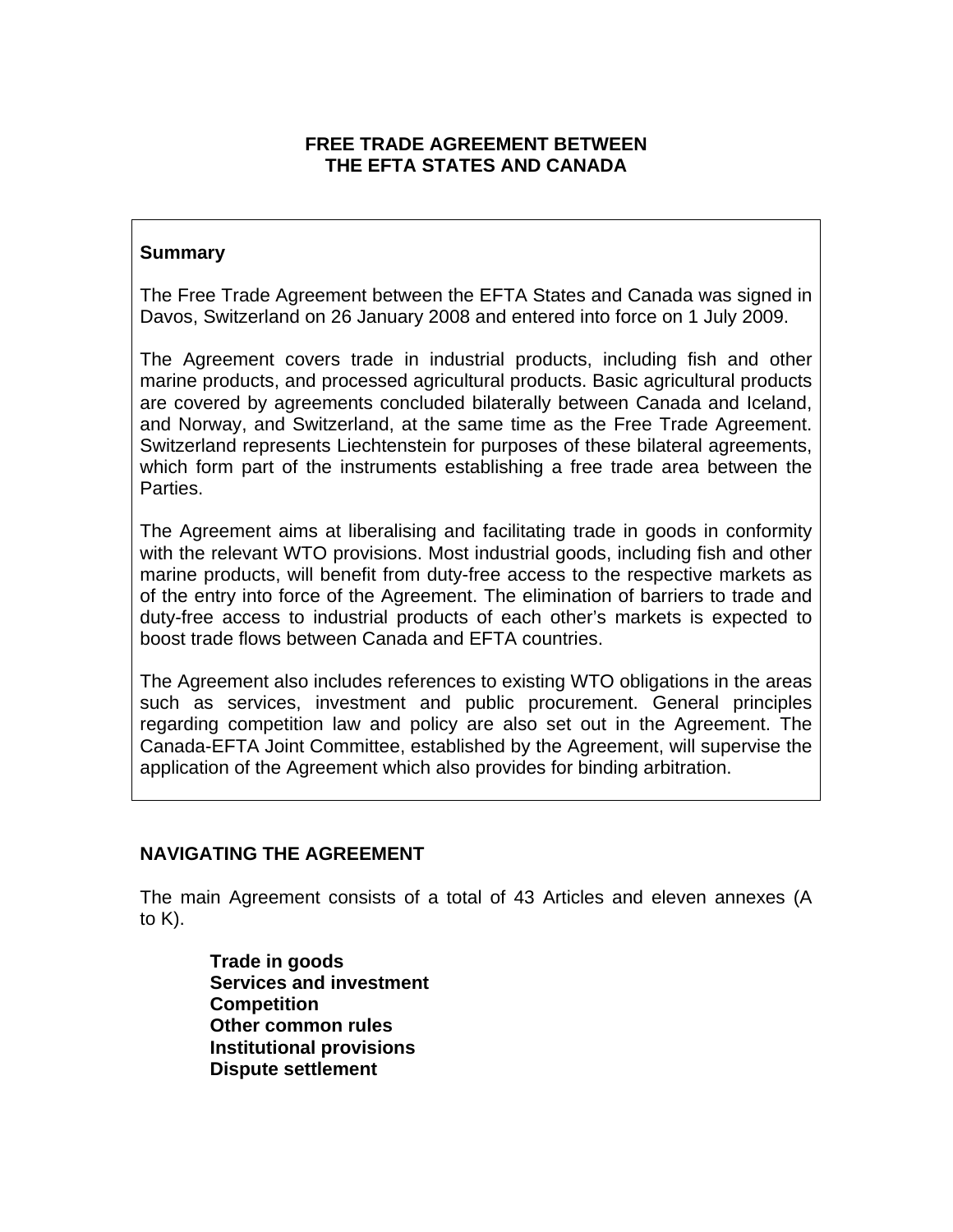### **TRADE IN GOODS**

Most industrial goods, including fish and other marine products, will benefit from duty-free access to the respective markets as of the entry into force of the Agreement. For ships, boats and floating structures imported into Canada, customs duties are to be eliminated after a transitional period of up to 15 years.

The Agreement provides for tariff concessions on processed agricultural products. Tariff concessions on selected basic agricultural products are covered by the bilateral agricultural agreements, which are part of the instruments establishing a free trade area between the Parties.

For the rules of origin, determining whether a product is eligible for preferential treatment, the Agreement adopts a hybrid of the Canadian and EFTA approaches.

The Agreement also includes provisions on sanitary and phytosanitary measures and technical regulations in conformity with the relevant WTO Agreements.

# **SERVICES AND INVESTMENT**

The Parties recognise the ever increasing importance of trade in services and investment in their economies. They agree to work together to create the most favourable conditions for expanding investment and achieving further liberalisation and additional mutual opening of markets for trade in services whilst taking into account on-going work under the auspices of the WTO. They also agree to encourage the relevant bodies in their respective territories to cooperate with a view to achieving mutual recognition for licensing and certification of professional service suppliers. The Joint Committee shall review issues related to services and investment and consider the adoption of liberalisation measures no later than three years after the entry into force of the Agreement.

# **COMPETITION**

Parties agree that anti-competitive business conduct can hinder the fulfilment of the objectives of the Agreement. Accordingly, each Party shall adopt or maintain measures to prohibit such conduct.

The Parties also recognise the importance of co-operation and co-ordination on general issues relating to competition law enforcement policy.